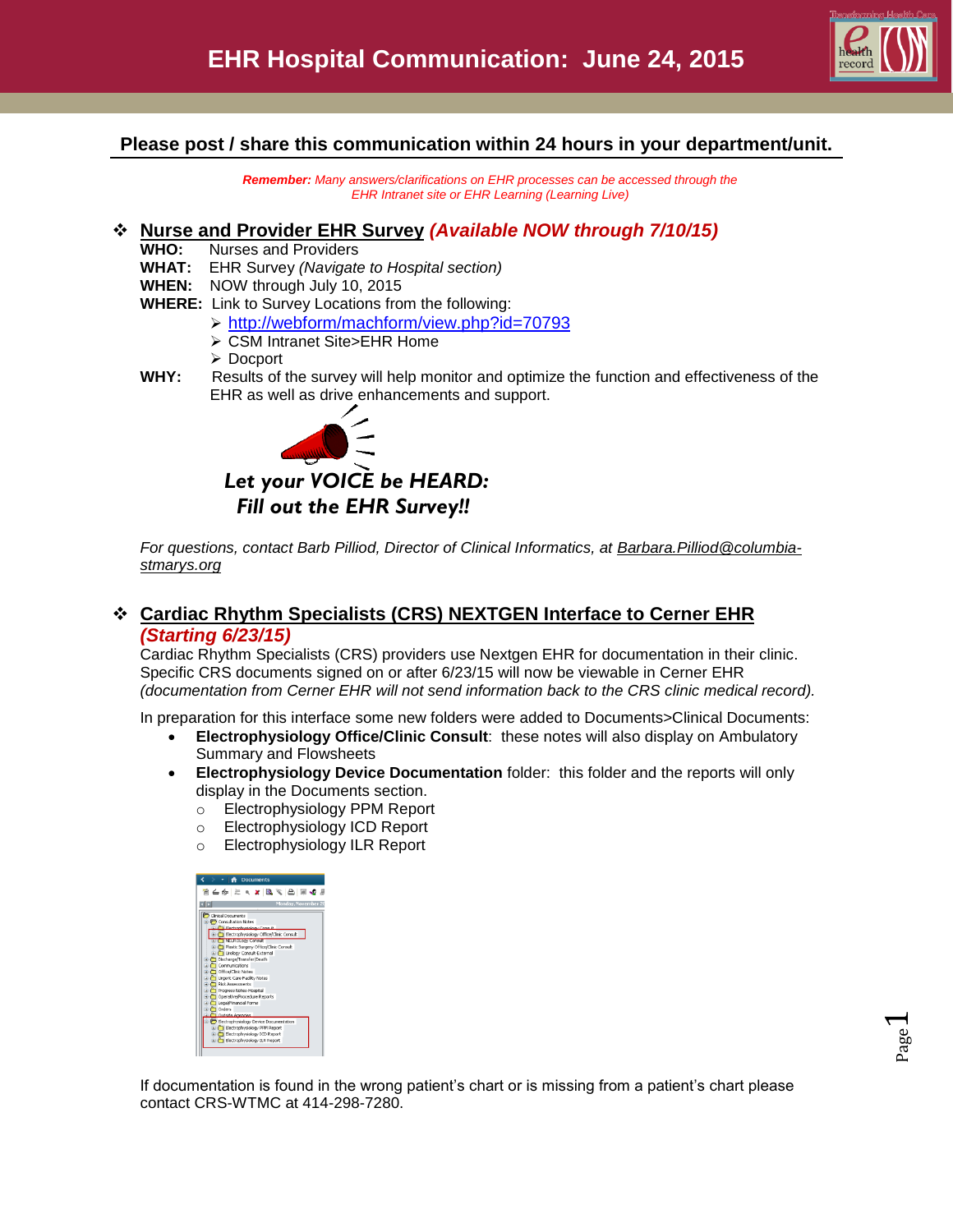

## **New Central Line Placement PowerPlan and new Central Venous Access – Post Insertion Care Subphase** *(Effective 6/22/15)*

The new PowerPlan & new Subphase are now available. The new Central Venous Access – Post Insertion Care subphase is pre-checked in the following PowerPlans:

- New Central Line Placement PowerPlan
- PICC Insert Post (Medical Imaging)
- PICC Line Insertion Post RN PICC Team

The new **Central Venous Access - Post Insertion Care Subphase** has also been added unchecked to PowerPlans where it is likely that a central line or PICC line will be placed. The subphase contains the following post-insertion care orders which will generate tasks:

- **Central Line Dressing Change** pre-checked for every 7 days. Option available for 48 hour dressing change. Tasks to RN.
- **CHG Bath** Tasks daily at 0600 to RN and PCA. Task falls off RN's task list if PCA documents bath and vice versa.

|               |                          | <b>Scheduled Patient Care</b> | All Continuous Tasks    |           | <b>All PRN Tasks</b> |                         |                              |                                                                    |  |
|---------------|--------------------------|-------------------------------|-------------------------|-----------|----------------------|-------------------------|------------------------------|--------------------------------------------------------------------|--|
|               | Task retrieval completed |                               |                         |           |                      |                         |                              |                                                                    |  |
|               |                          | <b>Task Status</b>            | Scheduled Date and Time |           |                      | <b>Task Description</b> |                              | <b>Order Details</b>                                               |  |
|               | 98 66 -                  | Overdue                       | 06/10/2015 15:00 CDT    |           |                      |                         | Central Line Dressing Change | Start date: 06/10/15 15:00:00 CDT, with antimicrobial disc per pol |  |
|               | 1996 66 <b>1-4</b>       | Overdue                       | 06/10/2015              | 15:04 CDT |                      |                         | <b>Stroke Education (OM)</b> | Start Date: 06/10/15 15:04:00 CDT                                  |  |
| $\mathcal{H}$ | $66$                     | Overdue                       | 06/11/2015              | 6:00 CDT  |                      | CHG Bath                |                              | Start Date: 06/11/15 6:00:00 CDT                                   |  |

**Note:** Be sure to select the subphase, if the patient has a central line or PICC line, for the RN and PCA to receive the post insertion care tasks.

A new **CHG Bath** field has been added to the **Hygiene ADLs** section of the Adult Shift Documentation band in IView to document completion of the daily CHG Bath. The option for CHG bath has been removed under the **Personal Care Provided** field.



**Workflow steps to document daily CHG Bath**:

- 1) Select **Task List** from the Venue menu
- 2) Double-click on the **CHG Bath** task to be taken to I View to complete your documentation.

|                | <b>Scheduled Patient Care</b> | All Continuous Tasks     | All PRN Tasks                   |
|----------------|-------------------------------|--------------------------|---------------------------------|
|                | Task retrieval completed      |                          |                                 |
|                | <b>Task Status</b>            | Scheduled Date and Time  | <b>Task Description</b>         |
| $\overline{H}$ | Overdue                       | 06/12/2015 5:00 CDT      | <b>Turn Patient/Reposition</b>  |
| 哲智             | Overdue                       | 06/12/2015 6:00 CDT      | <b><i>SAASTALLE</i></b>         |
| œ              | Overdue                       | 06/12/2015 6:00 CDT      | CHG Bath                        |
| 穆              | Overdue                       | 06/12/2015 7:00 CDT      | <b>Review Patient Education</b> |
| 符              | Overdue                       | 06/12/2015<br>$7:00$ CDT | <b>Turn Patient/Reposition</b>  |
| 8.68           | Oriental con                  | or liningst<br>2,30,007  | boomer-change                   |

3) Select **Given** or **Refused** from the dropdown options. If unable to complete the task at that time, allow task to go overdue for next shift to complete. Be sure to communicate at shift change that CHG bath needs to be completed.



*For questions, contact Jill Kortebein, RN, Clinical Informatics, at [jkortebe@columbia-stmarys.org](mailto:jkortebe@columbia-stmarys.org)*